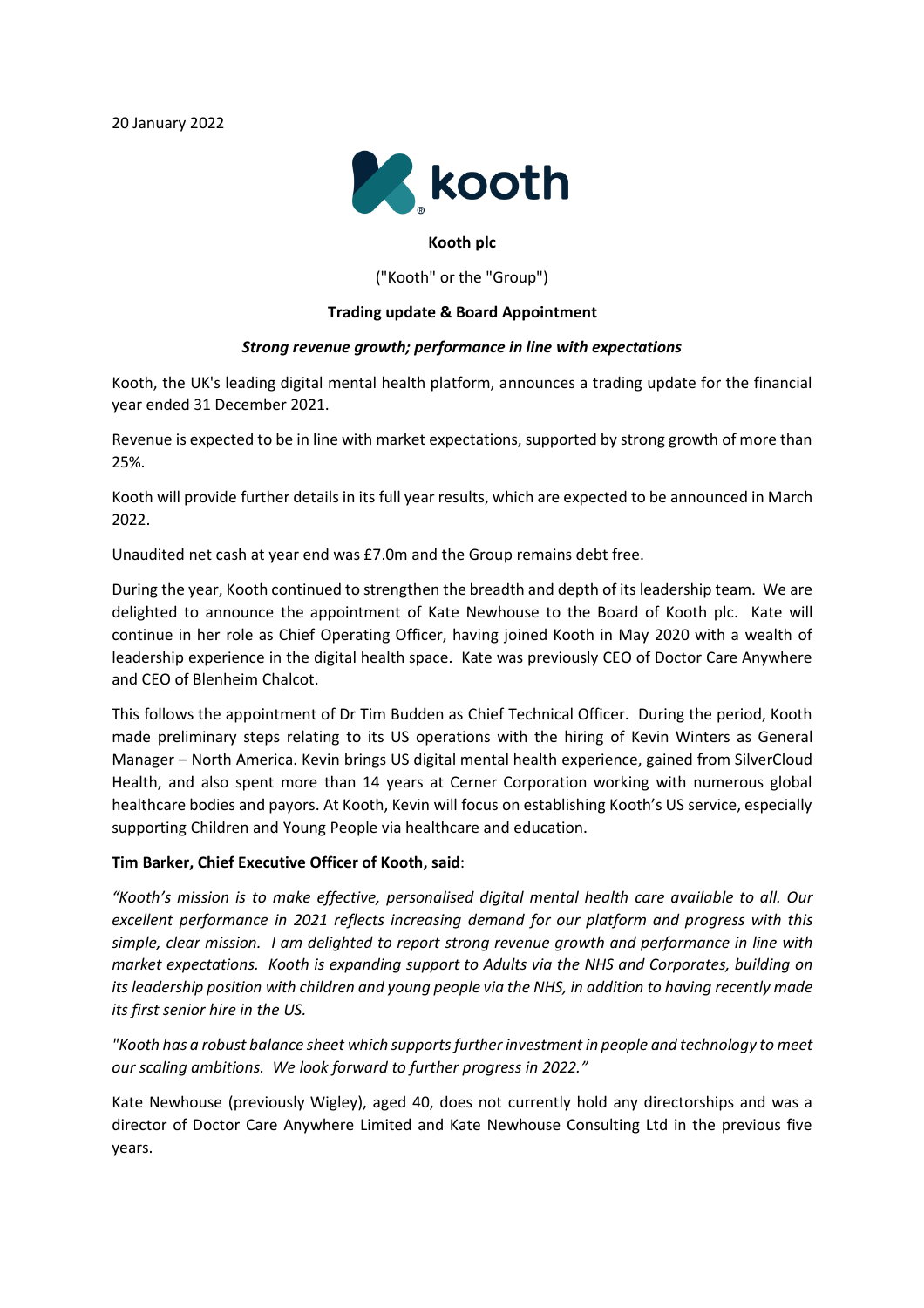Kate holds 480,966 ordinary shares in the Group, equivalent to 1.5% of the Group's current issued share capital.

There is no further information required to be disclosed under Rule 17 or paragraph (g) of Schedule 2 of the AIM Rules for Companies.

#### **ENDS**

*The information contained within this announcement is deemed by the Company to constitute inside information as stipulated under the Market Abuse Regulation (EU) No. 596/2014 ('MAR'). Upon the publication of this announcement via a Regulatory Information Service ('RIS'), this inside information is now considered to be in the public domain.*

| <b>Enquiries:</b>                                         |                             |
|-----------------------------------------------------------|-----------------------------|
| Kooth plc                                                 | investorrelations@kooth.com |
| Tim Barker, CEO                                           |                             |
| Sanjay Jawa, CFO                                          |                             |
| <b>Panmure Gordon, Nominated Adviser and Joint Broker</b> |                             |
| <b>Corporate Finance:</b>                                 | +44 (0) 20 7886 2500        |
| Dominic Morley, Ailsa MacMaster                           |                             |
| <b>Corporate Broking:</b>                                 |                             |
| Erik Anderson                                             |                             |
| <b>Stifel, Joint Broker</b>                               | +44 (0) 20 7710 7600        |
| Ben Maddison, Nick Adams, Nicholas Harland                |                             |
| <b>FTI Consulting</b>                                     | kooth@fticonsulting.com     |

### **About Kooth plc:**

Kooth (AIM:KOO) is the UK's leading digital mental health platform. Our mission is to provide accessible and safe spaces for everyone to achieve better mental health. Our platform is clinically robust and accredited to provide a range of therapeutic support and interventions. All our services are predicated on easy access to make early intervention and prevention a reality.

Our four services are:

- Kooth: for children and young persons
- Kooth Student: for university and higher-education students
- Kooth: for Adults
- Kooth Work: for employees

Jamie Ricketts, Alex Shaw, Usama Ali